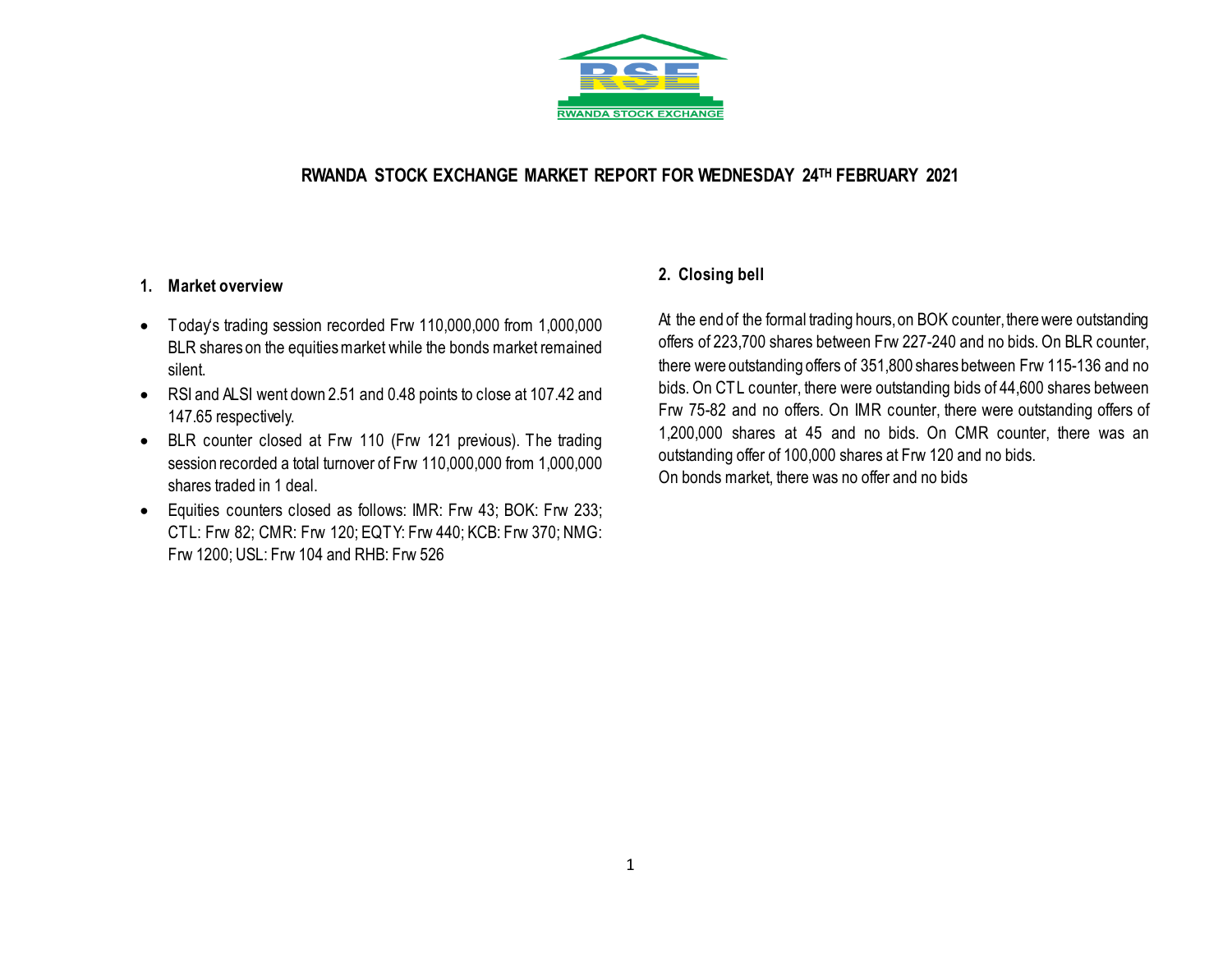#### **3. Equities Market on 24/02/2021**

| <b>ISIN-CODE</b>    | <b>Stock</b> | <b>High</b> | Past 12<br>months<br>Low | High | <b>Today's session</b><br>Low | <b>Closing</b> | Prev. | Change | <b>Volume</b> | <b>Value</b> |
|---------------------|--------------|-------------|--------------------------|------|-------------------------------|----------------|-------|--------|---------------|--------------|
| RW000A1JCYA5        | <b>BOK</b>   | 265         | 225                      | 0.00 | 0.00                          | 233            | 233   | 0.00   | 0.00          | 0.00         |
| RW000A1H63N6        | <b>BLR</b>   | 139         | 118                      | 110  | 110                           | 110            | 121   | $-11$  | 1,000,000     | 110,000,000  |
| KE0000000380        | <b>NMG</b>   | 1,200       | 1,200                    | 0.00 | 0.00                          | 1,200          | 1,200 | 0.00   | 0.00          | 0.00         |
| KE0000000315        | <b>KCB</b>   | 370         | 370                      | 0.00 | 0.00                          | 370            | 370   | 0.00   | 0.00          | 0.00         |
| KE0000000489        | <b>USL</b>   | 104         | 104                      | 0.00 | 0.00                          | 104            | 104   | 0.00   | 0.00          | 0.00         |
| KE0000000554        | <b>EQTY</b>  | 440         | 440                      | 0.00 | 0.00                          | 440            | 440   | 0.00   | 0.00          | 0.00         |
| <b>RW000A14UYP4</b> | <b>CTL</b>   | 82          | 65                       | 0.00 | 0.00                          | 82             | 82    | 0.00   | 0.00          | 0.00         |
| <b>RW000A2DN989</b> | <b>IMR</b>   | 90          | 42                       | 0.00 | 0.00                          | 43             | 43    | 0.00   | 0.00          | 0.00         |
| ZAE000244737        | <b>RHB</b>   | 0.00        | 0.00                     | 0.00 | 0.00                          | 526            | 526   | 0.00   | 0.00          | 0.00         |
| RW000A2QAPH5        | <b>CMR</b>   | 0.00        | 0.00                     | 0.00 | 0.00                          | 120            | 120   | 0.00   | 0.00          | 0.00         |

| <b>Market Status</b> |          |  |  |  |  |  |  |  |  |
|----------------------|----------|--|--|--|--|--|--|--|--|
| 08h50-08h59          | Pre-Open |  |  |  |  |  |  |  |  |
| 09h00-12h00          | Open     |  |  |  |  |  |  |  |  |
| 12h00-08h50          | Close    |  |  |  |  |  |  |  |  |

| <b>INDICES</b>                      | <b>Previous</b> | Today       | <b>Points</b> | <b>Change</b> % | Exchange rate against Frw as at 24/02/2021 |        |        |         |  |
|-------------------------------------|-----------------|-------------|---------------|-----------------|--------------------------------------------|--------|--------|---------|--|
|                                     |                 |             |               |                 | Currency                                   | Sell   | Buy    | Average |  |
| <b>RSI</b>                          | 109.94          | 107.42      | $-2.51$       | $-2.29$         |                                            |        |        |         |  |
|                                     |                 |             |               |                 | <b>USD</b>                                 | 986.55 | 967.21 | 976.88  |  |
| <b>ALSI</b>                         | 148.13          | 147.65      | $-0.48$       | $-0.33$         | <b>KES</b>                                 | 8.98   | 8.81   | 8.90    |  |
|                                     |                 |             |               |                 | <b>UGS</b>                                 | 0.26   | 0.26   | 0.26    |  |
| <b>OTHER TRADING</b><br><b>STAT</b> |                 |             |               |                 | <b>BIF</b>                                 | 0.50   | 0.49   | 0.50    |  |
| <b>Shares traded</b>                | 33,500          | 1,000,000   | 966,500       | 2885.07         | <b>TZS</b>                                 | 0.42   | 0.41   | 0.42    |  |
|                                     |                 |             |               |                 | <b>ZAR</b>                                 | 67.71  | 66.38  | 67.05   |  |
| <b>Equity Turnover</b>              | 1,742,300       | 110,000,000 | 108,257,700   | 6213.49         | <b>Market Capitalization (Frw)</b>         |        |        |         |  |
| Number of deals                     | 3.00            | 1.00        | (2.00)        | (66.66)         | 3,450,398,875,282                          |        |        |         |  |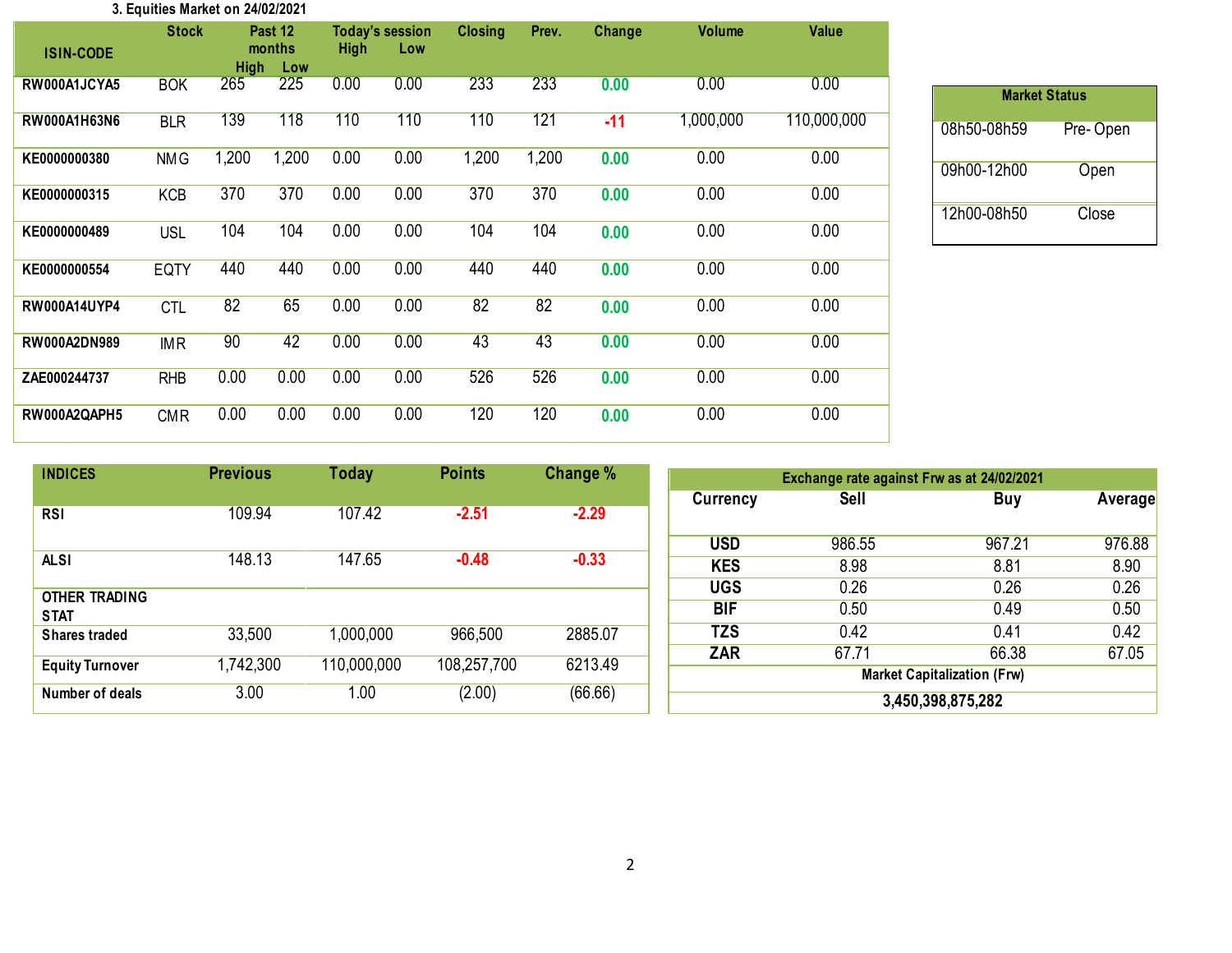#### **4. INDICES**



### **5. Bond market on 24/02/2021**

### A**.** Government bonds

| <b>ISIN-CODE</b>    | <b>Status</b> | <b>Security</b> | <b>Maturity</b> | <b>Coupon rate</b> | Close.<br><b>Price</b> | Prev.<br><b>Price</b> | <b>Bids</b> | <b>Offers</b> | <b>Bond traded</b> |
|---------------------|---------------|-----------------|-----------------|--------------------|------------------------|-----------------------|-------------|---------------|--------------------|
| RW000A1ZTAM0        |               | FXD4/2014/7yrs  | 19/11/2021      | 12.475%            | 101                    | 108.75                | 0.00        | 0.00          | 0.00               |
| <b>RW000A1Z2RJ7</b> |               | FXD2/2015/10yrs | 25/05/2025      | 12.925%            | 100.3                  | 104                   | 0.00        | 0.00          | 0.00               |
| RW000A182K48        |               | FXD2/2016/15Yrs | 09/05/2031      | 13.5%              | 108                    | 101.1                 | 0.00        | 0.00          | 0.00               |
| RW000A185V91        |               | FXD 3/2016/5Yrs | 20/08/2021      | 12.25%             | 102                    | 102                   | 0.00        | 0.00          | 0.00               |
| <b>RW000A19D0U5</b> |               | FXD1/2017/5Yrs  | 18/02/2022      | 12.375%            | 104.8                  | 102.2                 | 0.00        | 0.00          | 0.00               |
| RW000A19JG53        |               | FXD2/2017/7Yrs  | 17/05/2024      | 12.675%            | 103                    | 106.5                 | 0.00        | 0.00          | 0.00               |
| <b>RW000A19NL84</b> |               | FXD3/2017/5Yrs  | 19/08/2022      | 12.200%            | 104.64                 | 104.5                 | 0.00        | 0.00          | 0.00               |
| RW000A19S1Q4        | Re-opened     | FXD4/2017/7Yrs  | 15/11/2024      | 12.40%             | 103.6                  | 104                   | 0.00        | 0.00          | 0.00               |
| RW000A19W8Z4        |               | FXD1/2018/5Yrs  | 17/02/2023      | 11.80%             | 104.5                  | 105.5                 | 0.00        | 0.00          | 0.00               |
| <b>RW000A19HS6</b>  | Re-opened     | FXD2/2018/10Yrs | 12/05/2028      | 12.50%             | 101.5                  | 103                   | 0.00        | 0.00          | 0.00               |
| RW000A194997        | Re-opened     | FXD3/2018/15Yrs | 05/08/2033      | 12.9%              | 106                    | 106                   | 0.00        | 0.00          | 0.00               |
| <b>RW000A2RUZ00</b> |               | FXD4/2018/3Yrs  | 19/11/2021      | 11.150%            | 104.9                  | 103.1                 | 0.00        | 0.00          | 0.00               |
| RW000A2RYEG9        | Re-opened     | FXD1/2019/7Yrs  | 13/02/2026      | 11.850%            | 102.6                  | 104.9                 | 0.00        | 0.00          | 0.00               |
| RW000A2R26W1        | Re-opened     | FXD2/2019/5Yrs  | 17/05/2024      | 11.300%            | 104                    | 100                   | 0.00        | 0.00          | 0.00               |
| <b>RW000A2R64M3</b> | Re-opened     | FXD3/2019/20Yrs | 29/07/2039      | 13.250%            | 106.6                  | 101.3                 | 0.00        | 0.00          | 0.00               |
| <b>RW000A2SA2Y9</b> | Re-opened     | FXD4/2019/3Yrs  | 18/11/2022      | 10.950%            | 104.549                | 103.37                | 0.00        | 0.00          | 0.00               |
| <b>RW000A2SA2Z6</b> | Re-opened     | FXD5/2019/7Yrs  | 13/11/2026      | 11.550%            | 104.7                  | 103.4462              | 0.00        | 0.00          | 0.00               |
| <b>RW000A2SB2X0</b> |               | FXD1/2020/3Yrs  | 20/01/2023      | 10.800%            | 103                    | 100                   | 0.00        | 0.00          | 0.00               |
| <b>RW000A28UBB2</b> | Re-opened     | FXD2/2020/15Yrs | 02/02/2035      | 12.550%            | 106.605                | 105.2                 | 0.00        | 0.00          | 0.00               |
| <b>RW000A28VKN6</b> |               | FXD3/2020/3Yrs  | 24/03/2023      | 10.650%            | 103.1                  | 101                   | 0.00        | 0.00          | 0.00               |